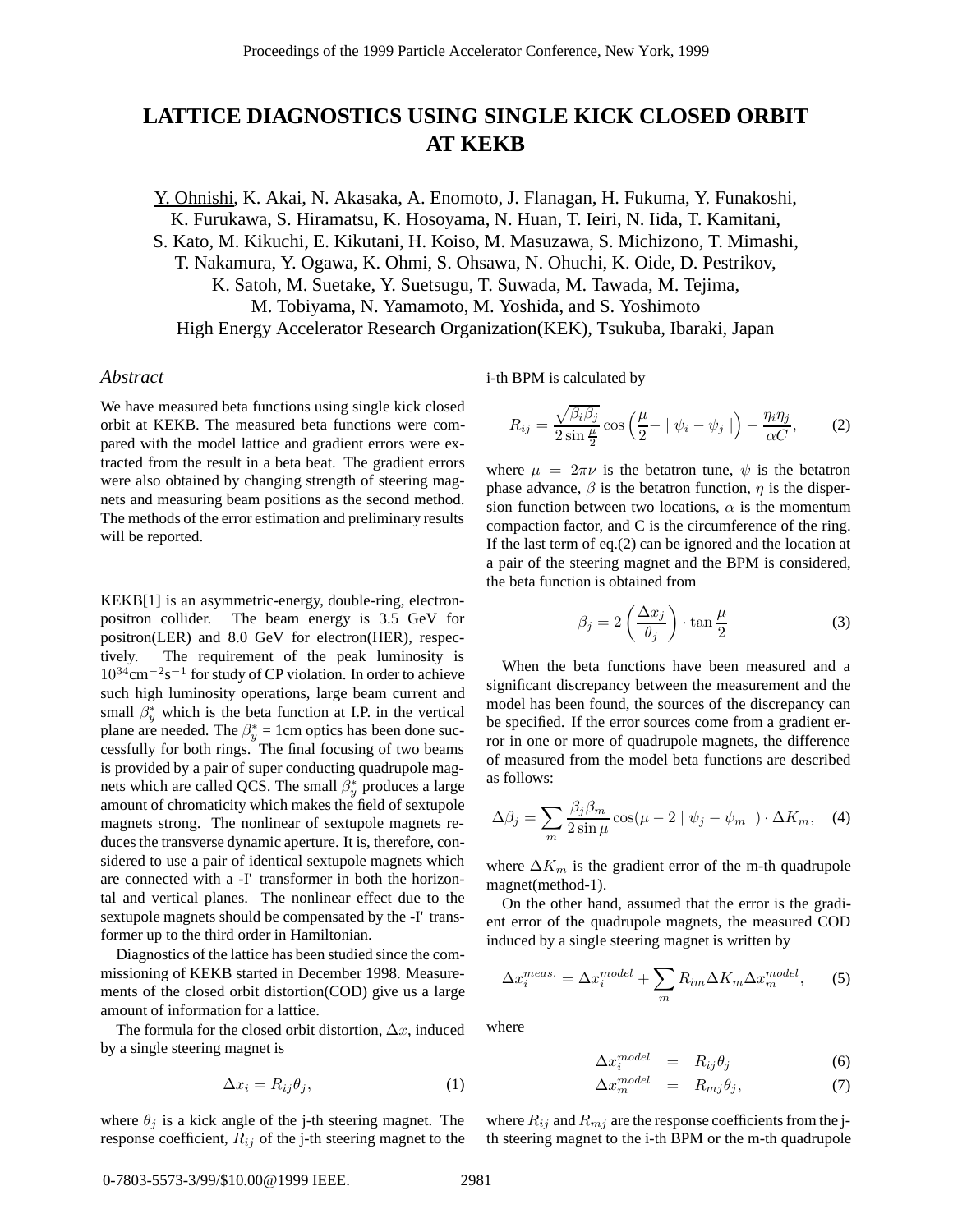magnet, respectively. The last term of eq. (5) is the correction term due to the gradient errors of the quadrupole magnets against the model(method-2).

Another constraint to determine the errors of the lattice is

$$
\Delta K_m = \pm \frac{2}{\beta_m} \{ \cot \mu (\cos \Delta \mu - 1) + \sin \Delta \mu \}, \qquad (8)
$$

where  $\Delta \mu$  is defined by  $\mu^{meas.} - \mu^{model}$ , and the  $\pm$  sign refers to the horizontal and vertical planes, respectively. If the tune changes small and not close to the half integer or integer resonances, eq. (8) can be simplified as follows:

$$
\Delta \mu \simeq \pm \frac{1}{2} \sum_{m} \beta_{m} \Delta K_{m} \tag{9}
$$

with taking all gradient errors into account.

In order to extract the gradient errors of the lattice, there are two methods as described above. The beta function at I.P,  $\beta_n^* = 1$  cm optics was utilized. The horizontal-vertical coupling has been neglected. Before the measurements of the COD, orbit corrections with the steering magnets were performed. There are 462 horizontal and 456 vertical steering magnets available in LER. In this analysis, 87 horizontal and 88 vertical steering magnets were chosen to measure the single kick closed orbit. The dispersion functions at those steering magnets are less than 0.1m in order to avoid the uncertainties of dispersion functions between the model and the real machine.

There are 449 BPMs available to measure the beam positions. The beam positions are determined by an average of 8 measurements and the resolutions of the BPMs are typically less than  $5\mu$ m. The closed orbit has been measured at BPMs before and after changing every steering magnets along the ring to minimize effects of orbit drifting. The orbit drifting at large beta function was less than  $200 \mu m$  in horizontal and 1 mm in vertical plane during this measurement, respectively. Each steering magnet is set to the kick angle of  $50\mu$ rad added to the original setting.

The beta functions were measured by the beam position and a single kick angle from eq. (3). Measured transverse tunes were used in eq. (3). Difference between the beta functions at the steering magnet and those of the nearby BPM is typically less than 10% which is estimated from the model calculation. We used SAD program[2] to calculate twiss parameters of the lattice model. Figure 1 shows the beta functions at BPMs nearby the steering magnet. A significant discrepancy between measured beta functions and those of the model without corrections can be found(fig. 1(a)). In most cases, the difference from the model beta function will be a beta beat which is an oscillation of the measured beta function around the design beta function at twice the betatron frequency. The gradient errors were estimated by eq. (4) using an iterative procedure(Micado[3]). In eq. (4) measured transverse tunes are utilized and betatron phase advances are also scaled by the ratio of measured to the model tunes. The error source is identified



Figure 1: The  $\beta$  functions at BPMs nearby the steering magnet which induces a single kick closed orbit. The measured beta functions(plots) and the model calculations for (a) no correction and (b) after corrections in the vertical plane. The solid line in fig. (b) shows only correction of QCS magnet identified from method-1 and the dashed line shows correction of the QCS and other quadrupole magnets from method-2.

with QCS magnets which locate at vicinity of the interaction point. The strength of magnetic field was stronger than the expected value by 0.47%. Figure 1 (b) shows the corrected model for the QCS(solid line) and the beta functions from the model lattice can well reproduce the measured beta functions. After the correction of QCS, measured vertical tune is different from the model by 0.18, on the other hand, the difference before the correction was 0.25.

Figure 2 represents the typical single kick closed orbit in the vertical plane at LER. The model calculation after the correction of QCS agrees with the measured beam positions at BPMs.



Figure 2: The single kick closed orbit in the vertical plane for a half of circumference at LER. The plots shows measured beam positions by BPMs and the solid line shows those of the lattice model with corrections of the gradient errors for the QCS magnet.